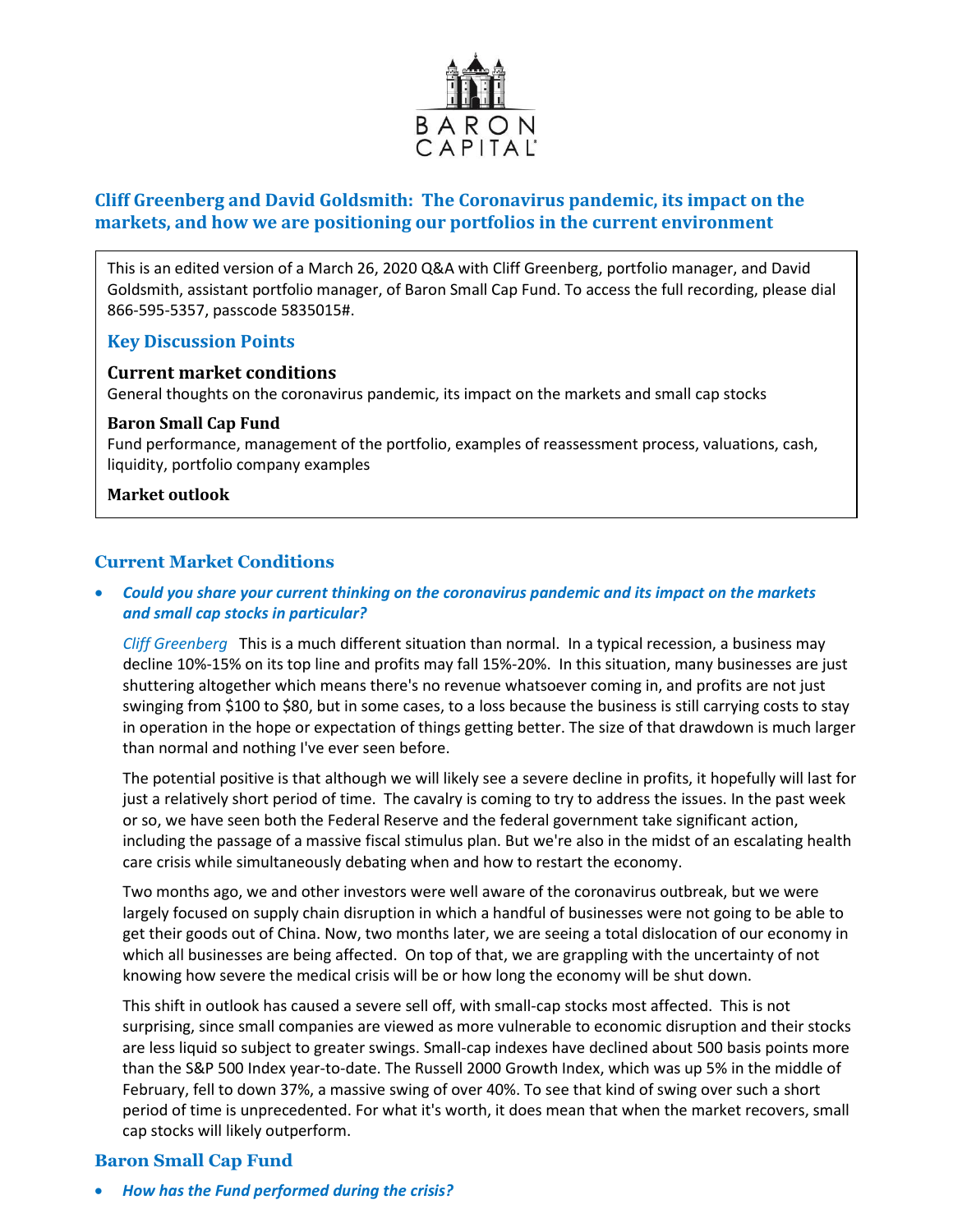*Cliff Greenberg* Before this crisis hit, Baron Small Cap Fund was having a terrific year. The Fund was up 9% year-to-date in mid-February. We were about 400 basis points ahead of the index. Through yesterday [March 25, 2020], the Fund was down about 25%. On a relative basis, the Fund is still about 300 basis points better than the index year-to-date. But it's painful that the absolute decline was so dramatic.

If we step back, 2019 was a great year for the Fund – up 35%, or about 600 basis points better than the index. In fact, we've had a series of good years, with the Fund outperforming its index for any relevant time period over the 20 years that I've been managing it. I am confident we will return to those strong results although, of course, there are no guarantees.

### • *How are you managing the portfolio in response to the crisis?*

*Cliff Greenberg* We are speaking with the senior management of all the companies we hold. I had six or seven of those calls today. We are asking them how they are managing their business, how they are strategizing and dealing with what may come next, and how they are positioned for the future. As longterm investors, we have long established relationships with the senior management of many if not most of our holdings. They are very familiar with our extensive and deep research approach, so they will not just take our calls but spend the time needed to answer our questions. We will continue to check in with our businesses regularly because even though we may feel comfortable that we are up to speed with what is going on today, that doesn't mean that things won't be different a week from now.

Our main takeaway from these discussions has been a sense that almost all our companies are actually better positioned for the future because weaker competitors are going to be more negatively affected by this crisis. Of course, we are coming across a few companies that we feel a little less comfortable with, either with their balance sheet, their growth prospects, or how management is handling the issues they are facing. With those companies, we are deciding whether we want to reduce or exit our position.

We are also reassessing our investment premises in our companies. We're trying to re-underwrite our assumptions and re-determine what we think our companies will earn. I have no idea what 2020 earnings are going to be – I don't think anyone does -- and I'm not focused on those. It seems to me that more likely than not this crisis will be over by next year. With that in mind, we can take a pretty good stab at trying to understand what next year might look like based on different scenarios about the economy and how we think our companies will fare.

## • *Can you provide an example of your reassessment process?*

*Cliff Greenberg* Sure. We have a sizable position in Installed Business Products, Inc., which installs insulation products in residential housing. The company had a sensational 2019 and start to 2020, driven by a pickup in housing starts due to lower interest rates. Even though interest rates have fallen significantly since then, which is good long term for the homebuilding business and its suppliers, economic activity, including housing starts, has now ground to a halt. A couple of months ago, we thought the company could earn about \$300 million of EBITDA in 2021. Now, we're very conservatively underwriting it at \$225 million of EBITDA. The stock is trading at about a 7 multiple of that knocked-down EBITDA number. We believe it's worth a much higher multiple -- it's traded 10 to 12 times forever. A 10 multiple on the stock would lead to about a \$70 stock target. The stock was \$80 before the world fell apart. It declined into the mid-\$30s and is presently trading at \$45. Again, our short-term target for 2021 is in the \$70s, and we think that longer-term it could be a \$100 stock.

Through this exercise, which we are doing on every company we own, we can assess what we reasonably and conservatively think our businesses can do and establish a new stock target that we believe is attainable. Stock after stock, we are seeing companies that are terribly undervalued against what we think they would do even using very conservative numbers, which is our cause for being optimistic long term.

*David Goldsmith* Planet Fitness, Inc. is another good example of our process. The company is a fitness center franchise chain that differentiates itself from high-end gyms like Equinox and SoulCycle with a low fee, judgment free, clean, no frills approach that caters to people who have never had a gym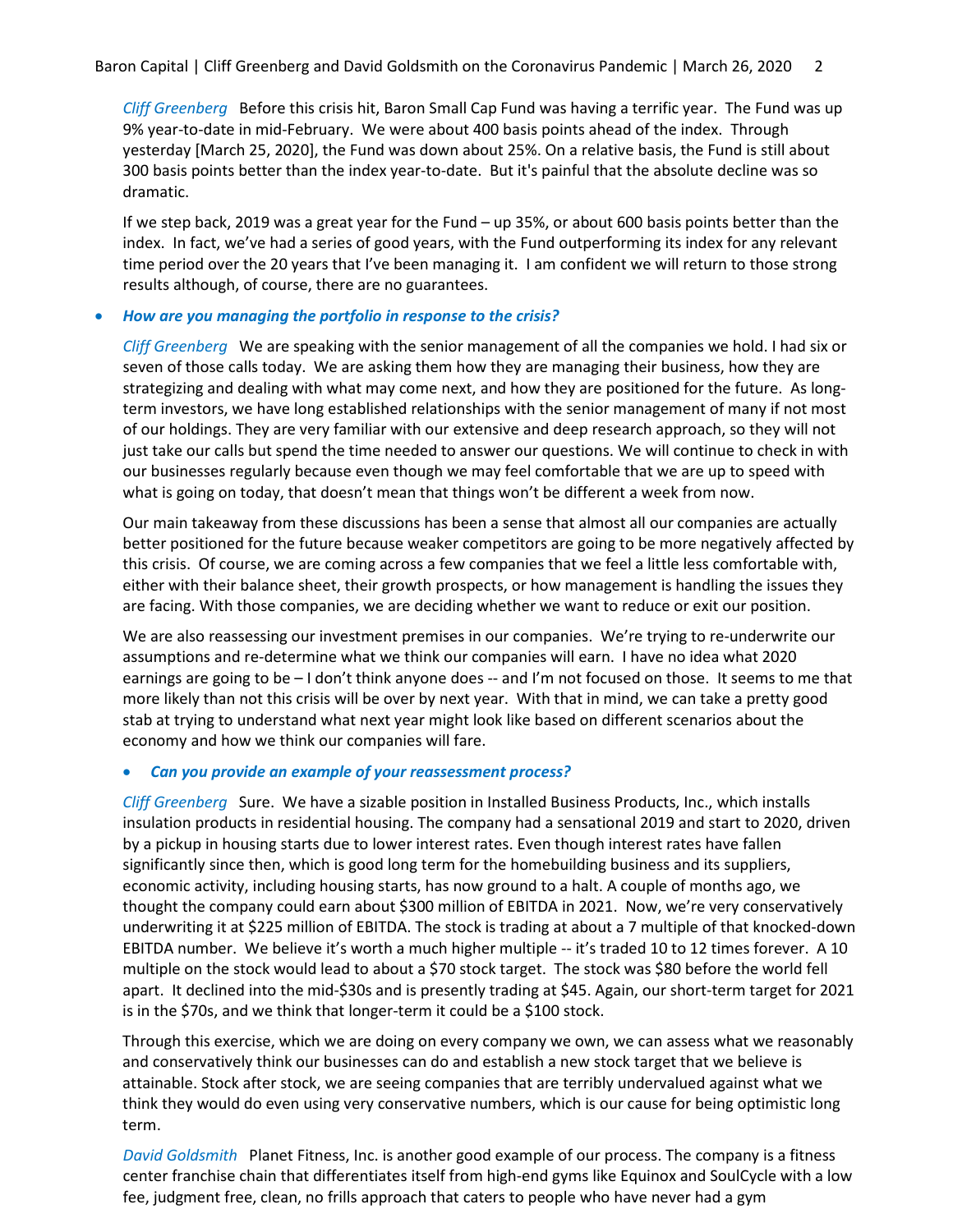membership before. We have spoken to management two times over the last several weeks, listened to their public calls with sell-side, and reached back to two franchisee partners we interviewed during initial diligence to get their perspective on current trends.

Planet Fitness is a highly successful company, growing an average of 24% annually since 2012. It currently has 14 million members and 2,000 gyms. It's the 800-pound gorilla in the space, with opportunity to have 4,000+ gyms over time. Because of the coronavirus, no one wants to go to a gym, so it has had to shut down all its gyms. Obviously, this will put a huge hole in earnings this year and has led to drastic cut in the stock price. But we are confident the company will emerge from this crisis stronger than before as competition struggles to stay in business. It has \$450 million of cash in the balance sheet. There's no restrictive covenant on the debt. The company is able to leverage its scale on equipment purchases and marketing costs when its competition cannot. Once its locations re-open, we think members will be excited to get out of the house, and back in shape, with limited cancellations due to the low-cost membership fees, which are automatically deducted from their bank accounts. The business can survive if locations are closed through the end of the year, which we're hoping is not the case.

As a franchise operator, Planet Fitness earns recurring revenues from franchisees. It's an economically sound model with 40% margins. If you're a franchisee looking to allocate capital, the box is very simple. There is no kitchen, no potential problems ordering food or with supply chains. It's a high-quality franchise system with a secular tailwind of health and wellness that will be in more demand from private equity type investors. So the model could get back to 200+ openings a year, 10% growth, albeit a bit slower coming out of this. Planet's gyms are coveted by landlords as they provide high volume, off-peak traffic to their strip centers. All these factors give Planet Fitness a major competitive advantage over small independent operators that will likely struggle to survive this crisis.

The stock was \$85 a couple of months ago. It had dipped to \$30 as of a day or two ago. Assuming a very conservative business multiple, we think the stock can go back to \$85-\$90 in a couple of years. This company is a concept killer, and we think it will continue to grow well beyond that figure.

#### • *How have companies in the portfolio been faring in the crisis?*

The outlook for the entire economy is much more negative now and virtually every stock is being punished, including the high-quality companies in which we invest.

The worst performers in our portfolio are those in which something unexpected has happened to impact short-term profitability. For instance, about a third of the business for technology research company Gartner, Inc. revolves around large technology conferences in which it brings together different industries to showcase their products. Because of the travel restrictions in place, the company has had to cancel all its conferences through the fall. Following the announcements of these cancellations, the stock has tanked. Corporate childcare company Bright Horizons Family Solutions, Inc. has had to close about half of its centers either because people are working at home or regulatory agencies are shutting childcare facilities just as they're shutting schools. Floor & Décor Holdings, Inc., one of our large retail investments, is shutting its stores; Red Rock Resorts, Inc. is closing its casinos.

These are all terrific companies that found themselves in harm's way because of the particular circumstances of this crisis. That doesn't mean that they are not great long-term investments. While these stocks are hurting us in the short term, I think in the long term they will help us.

We do have a handful of companies that have found themselves in a better position in the present situation. Teladoc Health, Inc., the leader in telehealth services, has seen utilization of its services increase dramatically because people are being told not to or don't want to go to a medical facility. Many of these new users probably didn't even know telehealth services even existed before now. This will be a sea change event for telemedicine, which will be better positioned and more highly utilized going forward. So even though the stock is up significantly, we think we will still make solid long-term returns from where it's presently trading.

The point is we are not all that focused on what is going up or down in any particular day. As long-term investors, we look for strong businesses that we think will do well over a long period of time. If they lag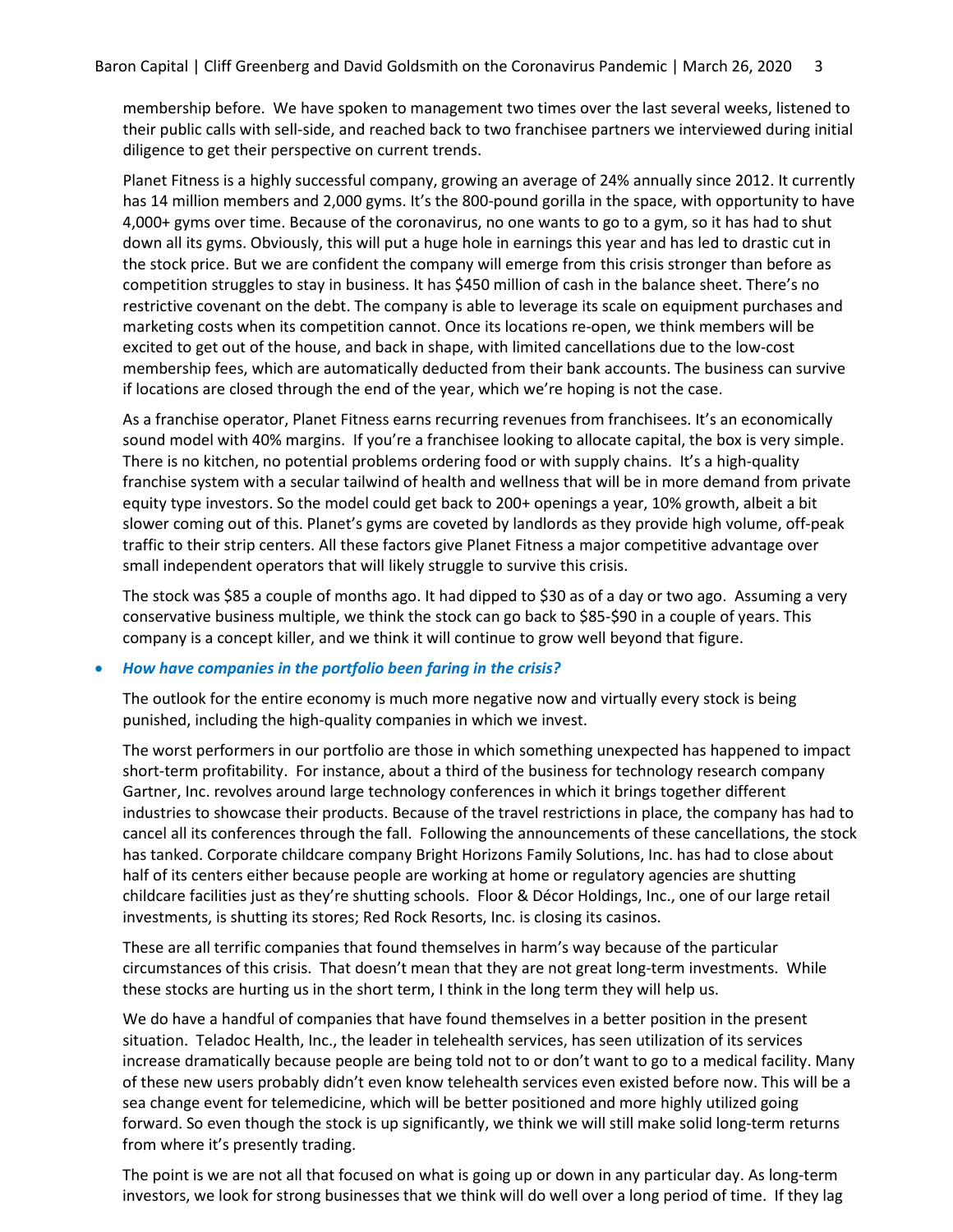for a quarter or two, it's not the end of the world, it's usually a buying opportunity. When the opposite happens, we make sure that we think there is still value in the stock at that higher price.

### • *Valuation discipline is important to you. How are you applying that to today's markets?*

*Cliff Greenberg* As I mentioned earlier, we're trying to underwrite what we think companies can actually earn and put a conservative multiple on that. That said, a lot depends on the nature of the industry and the company. We have some stocks that are trading at single-digit and others that are trading at doubledigit multiples of revenue or EBITDA or free cash flow. For the most part, we believe our stocks are trading at modest multiples on what we think they can earn in 2021 and are cheap as measured against what we believe the longer-term earnings of the businesses will be. For the stocks that are actually up this year, like Teladoc, which is trading at record highs, we want to reassure ourselves that the company is still reasonably valued against what we think it could do down the road and properly sized in the portfolio.

### • *Are you going to cash?*

*Cliff Greenberg* At the moment, the Fund has about 5% cash, I always find it wise in a period like this to have cash because the worst thing that can happen is you get redemptions and have to sell stocks at the wrong time when you think you should be buying stocks. The cash also gives us the ability to take advantage of the extreme market volatility. We have also had some inflows, which is great because this is the time to be putting money to work, not to be selling stocks.

## • *You run a small-cap fund. Have you been experiencing liquidity issues with any of your holdings?*

*Cliff Greenberg* The market is functioning fine, meaning there aren't any issues in getting in and out of stocks. However, we are definitely seeing bigger swings in stock prices because of the lack of depth in trading in many smaller companies. As a result, sometimes when you want to get in on a stock, you have to pay up significantly or if you want to get out of the stock, you're selling it down significantly. We focus on buying on down days and selling on up days.

We do have one subsector that isn't trading as well. SPACS – special purpose acquisition companies – are pools of capital that purchase private businesses and take them public through a new route. We have made about \$200 million of investments in about eight investment SPACs over the last year or year-anda-half. Historically, these have been very successful investments for us. But in a couple of the more recent SPACs pooled to make acquisitions, some of the shareholders are arbitrageurs or people who buy blind pools who don't actually know what they own. These stocks have gotten a little rocky as those investors for whom this is not their bailiwick have rushed to get out. As a result, some of the SPAC stocks are now terribly oversold in my view. And I think it's just a matter of time until these stocks recycle and circulate into the likes of people like me who are investing in these companies for the long term. We believe that investing in SPACs will likely continue to be a great way for us to find exciting investments in the future.

## **Market Outlook**

*Cliff Greenberg* As a money manager for over 35 years, I have lived through numerous crises, recessions, bear markets, etc. As a long-term investor, I have learned that the best approach is to stick to my knitting and do what I have successfully done in the past. I try not to worry so much about how we are performing at any particular moment or how a particular stock is doing, and not get too upset when I'm facing losses. Easier said than done. But I need to keep my wits and discipline and focus on doing what I think is right long term. I am a major investor in my Fund alongside all of you. It has been painful to watch what has happened to the market and the Fund and also be nervous about what's going to happen next.

We at Baron have a proven, time-tested process, smart, hardworking analysts and portfolio managers, and a lot of experience dealing with situations like this on our side. Although I hope we are through the worst of it, I have no idea whether we are. But at some point this crisis will end, and I remain committed to doing right by the Fund and for the Fund.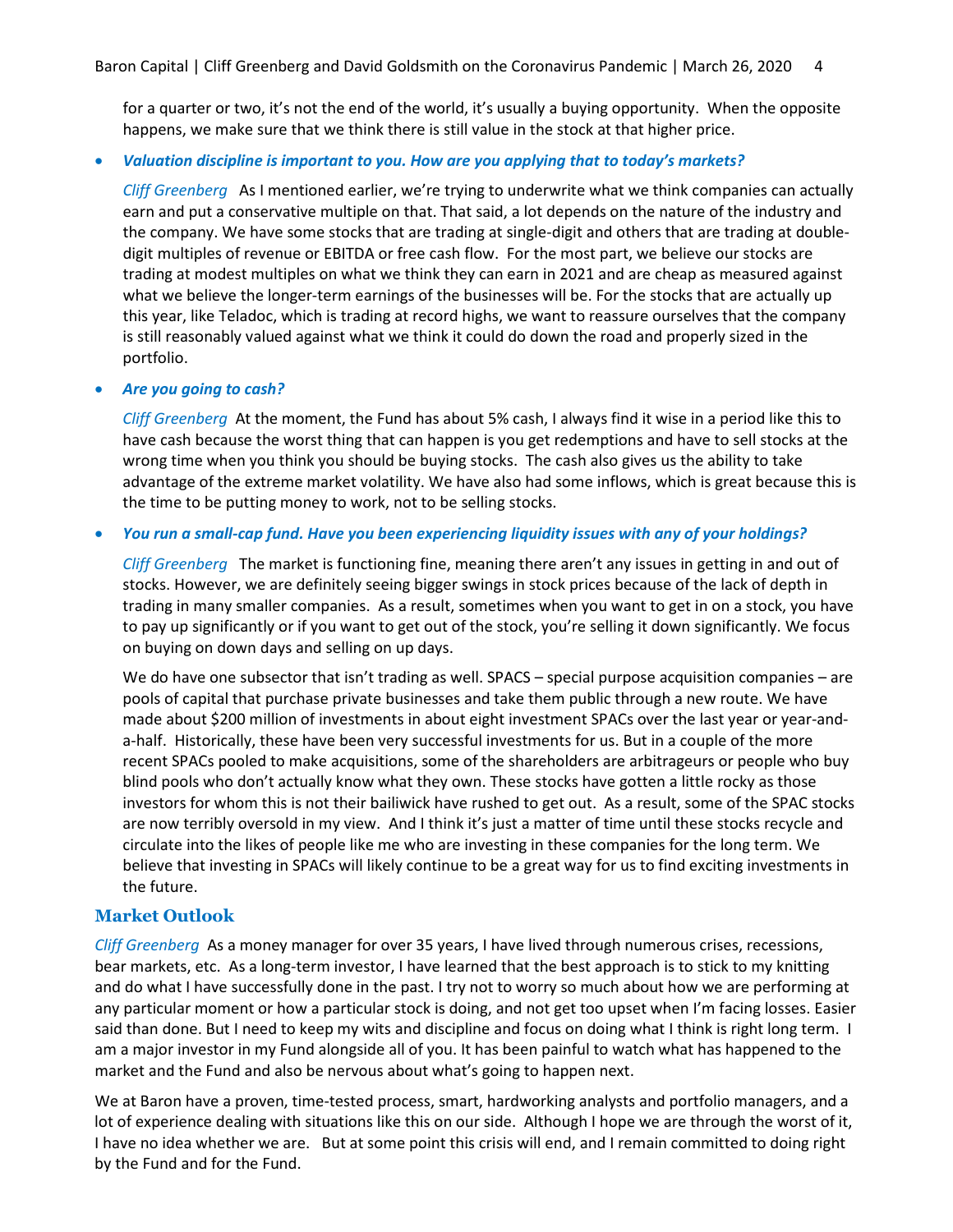*Investors should consider the investment objectives, risks, and charges and expenses of the investment carefully before investing. The prospectus and summary prospectuses contain this and other information about the Funds. You may obtain them from the Funds' distributor, Baron Capital, Inc., by calling 1-800- 99BARON or visiting [www.BaronFunds.com.](http://www.baronfunds.com/) Please read them carefully before investing.*

**Baron Small Cap Fund**'s annualized returns for the Institutional Shares as of March 31, 2020: 1-year, (16.05)%; 5-years, 3.93%; 10-years, 9.47%; Since Inception (9/30/1997), 8.91%. Annual expense ratio for the Institutional Shares as of September 30, 2019 was 1.05%. The **Russell 2000 Growth Index**'s annualized returns as of March 31, 2020: 1-year, (18.58)%; 5-years, 1.70%; 10-years, 8.89%; Since Fund Inception (9/30/1997), 4.88%.

*The performance data quoted represents past performance. Past performance is no guarantee of future results. The investment return and principal value of an investment will fluctuate; an investor's shares, when redeemed, may be worth more or less than their original cost. The Fund's transfer agency expenses may be reduced by expense offsets from an unaffiliated transfer agent, without which performance would have been lower. Current performance may be lower or higher than the performance data quoted. For performance information current to the most recent month end, visit [www.BaronFunds.com](http://www.baronfunds.com/) or call 1-800-99BARON.*

Performance for the Institutional Shares prior to 5/29/2009 is based on the performance of the Retail Shares, which have a distribution fee. The Institutional Shares do not have a distribution fee. If the annual returns for the Institutional Shares prior to 5/29/2009 did not reflect this fee, the returns would be higher.

## **Risks: The Adviser believes that there is more potential for capital appreciation in smaller companies, but there also may be more risk. Specific risks associated with investing in smaller companies include that the securities may be thinly traded and they may be more difficult to sell during market downturns.**

The discussion of market trends is not intended as advice to any person regarding the advisability of investing in any particular security. The views expressed in this document reflect those of the respective writer. Some of our comments are based on management expectations and are considered "forward-looking statements." Actual future results, however, may prove to be different from our expectations. Our views are a reflection of our best judgment at the time and are subject to change at any time based on market and other conditions and Baron has no obligation to update them.

Portfolio holdings as a percentage of net assets as of December 31, 2019 for securities mentioned are as follows: Installed Business Products, Inc. – 2.5%; Planet Fitness, Inc. – 1.5%; Gartner, Inc. – 3.8%; Bright Horizons Family Solutions, Inc. – 3.0%; Floor & Décor Holdings, Inc. – 2.5%; Red Rock Resorts, Inc. – 1.8%; Teladoc Health, Inc. – 2.1%.

| <b>Holding</b>                         | % Holding |
|----------------------------------------|-----------|
| Guidewire Software, Inc.               | 4.0       |
| Gartner, Inc.                          | 3.8       |
| <b>ASGN Incorporated</b>               | 3.0       |
| Bright Horizons Family Solutions, Inc. | 3.0       |
| ICON plc                               | 3.0       |
| <b>SBA Communications Corp.</b>        | 3.0       |
| SiteOne Landscape Supply, Inc.         | 2.9       |
| Waste Connections, Inc.                | 2.7       |
| Installed Building Products, Inc.      | 2.5       |
| Floor & Decor Holdings, Inc.           | 2.5       |
| Total                                  | 30.4      |

Top 10 holdings as of December 31, 2019

\_\_\_\_\_\_\_\_\_\_\_\_\_\_\_\_\_\_\_\_\_\_\_

Portfolio holdings are subject to change. Current and future portfolio holdings are subject to risk.